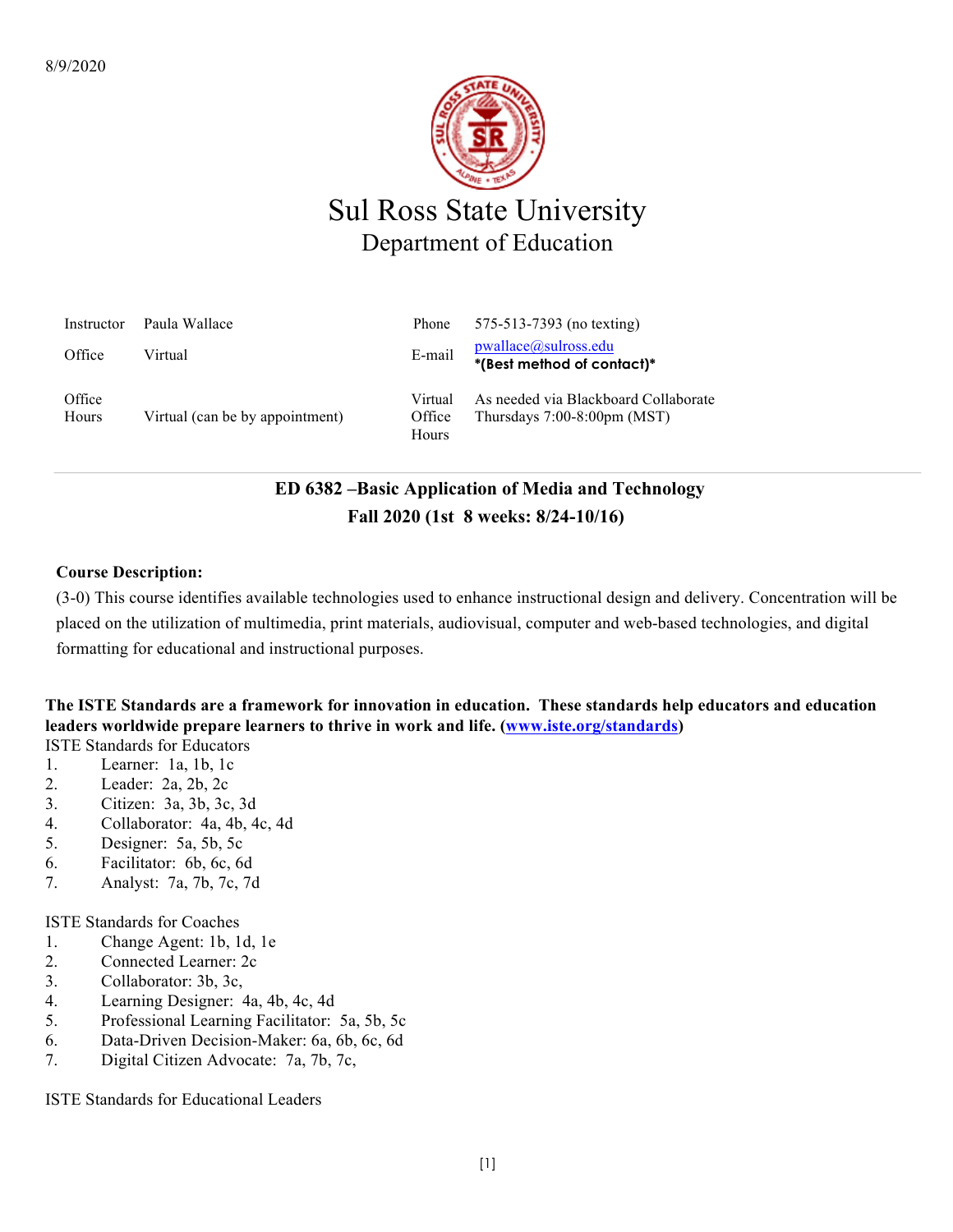### 8/9/2020

- 1. Equity and Citizenship Advocate: 1a, 1b, 1c,
- 3. Empowering Leader: 3c,
- 4. Systems Designer:
- 5. Connected Learner: 5a, 5b, 5d

### **Required Textbook:** None-provided by instructor (Open Resources Standards Rubric) **Required Readings: Provided in Blackboard Course (see reference page)**

### **Requirements:**

Students will:

- Participate and collaborate in online discussions, assignments, and activities
- Utilize Blackboard on the SRSU website to fulfill course requirements
- Utilize Voicethread links to participate in oral discussions
- Practice professional conduct and ethics and respectful learning exchanges
- Preserve confidentiality of information shared regarding student, family, or school district experiences

### **Course Requirements:**

- Attendance
	- Students should refer to the *Online Absence Policy* posted in Blackboard under the tab Course Information regarding participation in an online course.
- Daily Readings
	- We will be covering an enormous amount of information in a very short amount of time because this is an 8 week accelerated course. A large part of the **graduate student** responsibility in this course will be to devote time to the course information. Please note which and what information will be covered and read ahead to keep up with the rigorous pace of the course.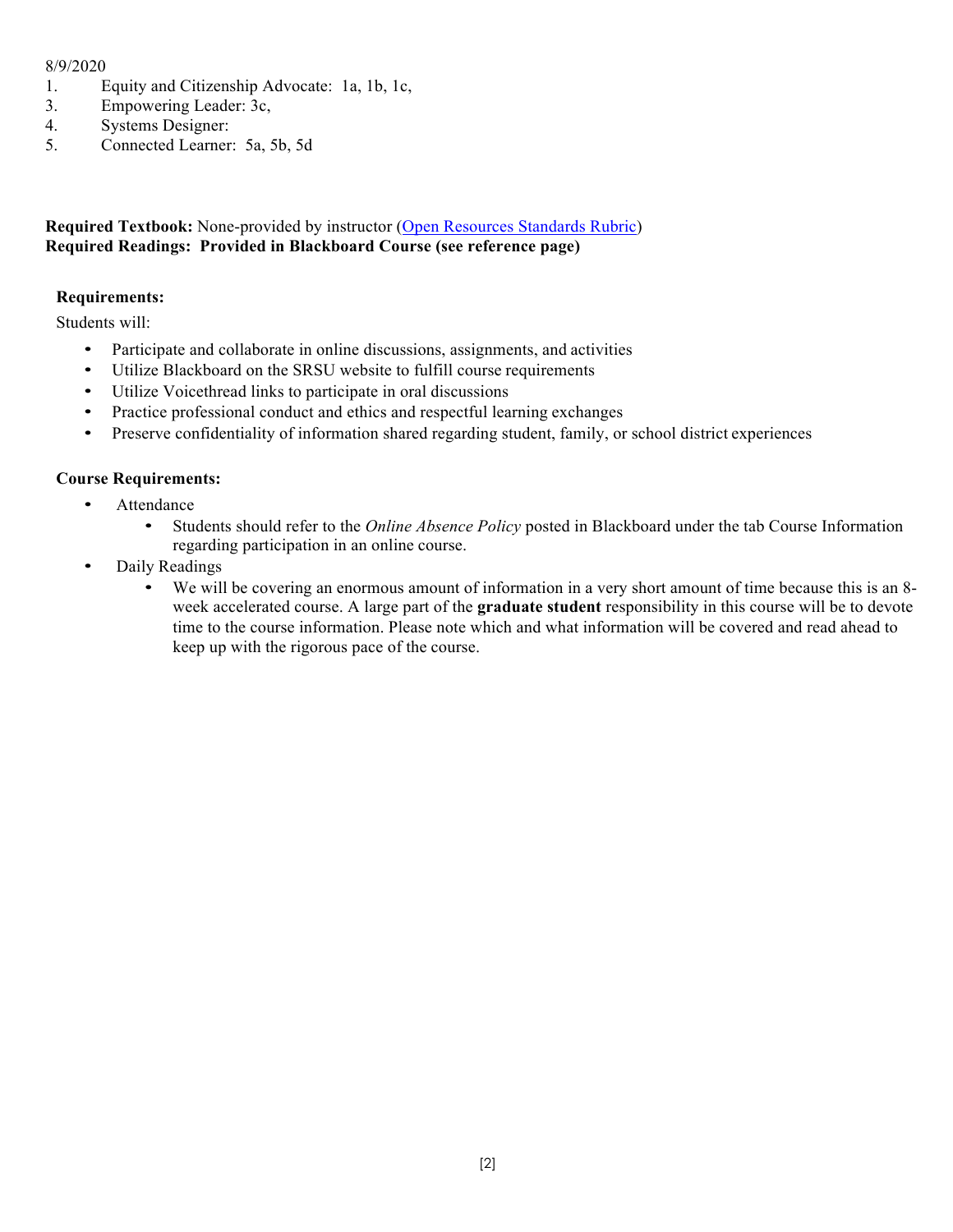### **Grading Policy:**

| <b>Assignments</b>                 | <b>Number</b> | <b>Points</b> | <b>Total</b> |
|------------------------------------|---------------|---------------|--------------|
| <b>Week 0</b>                      |               |               |              |
| Written Introductory Discussion    | 1             | 25            | 50           |
| <b>Personal Profiles</b>           | 1             | 50            | 50           |
| <b>Academic Honesty Assignment</b> | 1             | 25            | 25           |
| Syllabus Quiz                      | 1             | 25            | 25           |
| <b>Week 1-8</b>                    |               |               | O            |
| Weekly Journal (Blog)              | 8             | 50            | 400          |
| <b>Weekly Oral Discussion</b>      | 4             | 50            | 200          |
| <b>Final Project Prep</b>          | 2             | 100           | 200          |
| <b>Final Project</b>               | 1             | 350           | 350          |
|                                    |               |               | 1300         |

| A=1170-1300 |  |
|-------------|--|
| B=1040-1169 |  |
| C=910-1039  |  |
| D=780-909   |  |
| < 779=F     |  |
|             |  |

## **Course Schedule**

| <b>WEEK</b>                        | <b>ASSIGNED WORK</b>                                  | <b>OPEN DATE</b> | <b>CLOSE DATE</b> |
|------------------------------------|-------------------------------------------------------|------------------|-------------------|
| Week 0                             | Course Information & Week 0 Activities                | 8/24/20          |                   |
| Week 1                             | Digital Media: What It Is and Implementation          |                  |                   |
| Week 2                             | Technology Tools: From Web 2.0 to 3.0 and Beyond      |                  |                   |
|                                    | Oral Discussion #1 Or                                 |                  |                   |
|                                    | Using Open Source Digital Media, Freeware, and        |                  |                   |
| Week 3                             | Shareware to Enhance Learning                         |                  |                   |
|                                    | Project Prep #1                                       |                  |                   |
|                                    | Curriculum Design: Engage, Collaborate, and           |                  |                   |
| Week 4                             | Demonstrate                                           |                  |                   |
|                                    | Oral Discussion #2                                    |                  |                   |
| Week 5                             | Storyboarding: Tell Your Tale                         |                  |                   |
| Week 6                             | Audio Tools and Learning Implementation               |                  |                   |
|                                    | Oral Discussion #3                                    |                  |                   |
|                                    | E-Learning Author Tools and Instructional Design      |                  |                   |
| Week 7                             | Strategy                                              |                  |                   |
|                                    | Project Prep #2                                       |                  |                   |
| Week 8                             | Video Editing Tools and Instructional Design Strategy |                  |                   |
| <b>Capstone</b><br><b>Artifact</b> | <b>Final Project</b>                                  |                  | 10/16             |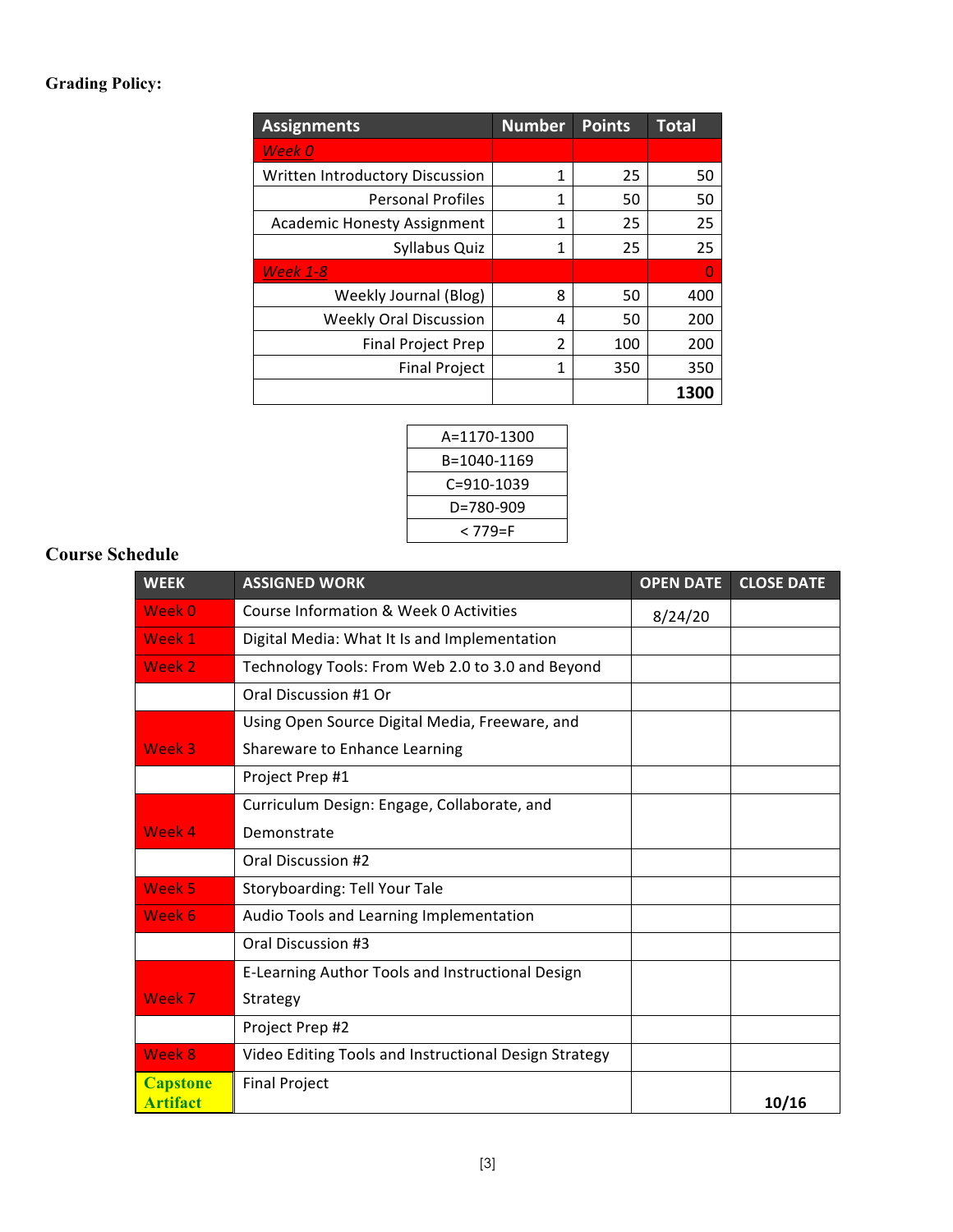#### **All assignments are due on the scheduled date no later than 11:59 pm CST.**

**Grading: All assignments are due on the date posted. Late work WILL NOT be accepted! The only exception to this is medical emergencies (doctor excuse required) or family death (your name must be listed in the obituary).**

## **Educator Standards Addressed in for Instructional Design-: Educational Technology Standard**

### **Class will address the following Student Learning Outcomes (SLOs):**

This course is designed as an introduction to the field of instructional design and technology.

By the end of the course, students will be able to:

- Identify technologies used to enhance instructional design and delivery
- Demonstrate an ability to evaluate which technologies are appropriate for particular instructional purposes.
- Demonstrate an ability to develop instruction in a digital formats
- Demonstrate an understanding of the effects digital formatted instruction has on students from other cultures and students with disabilities
- Discuss an agent's affects and influences on the diffusion of digital formatted instruction and the delivery of its services in an educational setting.

**Communication Policy:** The preferable communication source is Blackboard email. Telephone and virtual conferencing communications are also available. An appointment set up through email will need to be made for virtual conferencing. It is reasonable to expect your instructor to answer your emails within 24 hours. In most cases it will be sooner than that.

**Attendance Policy:** Students are expected to attend all scheduled on- campus classes. Prompt arrival for class is expected. Students in web-enhanced or web classes are expected to log in several times each week to the Blackboard course site on the Internet site. The instructor will monitor the Blackboard log-ins for attendance points. Students are to make themselves aware of the SRSU policies on Absences and Class Attendance posted in the SRSU Student Handbook. SRSU Class Attendance policy states "The instructors may, at their discretion, drop a student from a course when the student has a total of nine absences." SRSU policy states "An absence is defined as non-attendance in fifty minutes of class; for example, nonattendance in a one and one-half hour class will constitute one and one-half absences and non-attendance in a three hour class will constitute three absences." Therefore, non-attendance for Weekend Format classes calculates to: Saturday (7 hrs of class time) = 8.4 absences and Sunday (4 hrs of class time) = 4.8 absences. Make up work is at the discretion of the instructor as it relates to "explained or excused" absences. The Absences/Class Attendance policy includes all absences excused or unexcused. In this course you are expected to attend all classes, to be punctual, and to complete all assignments on time.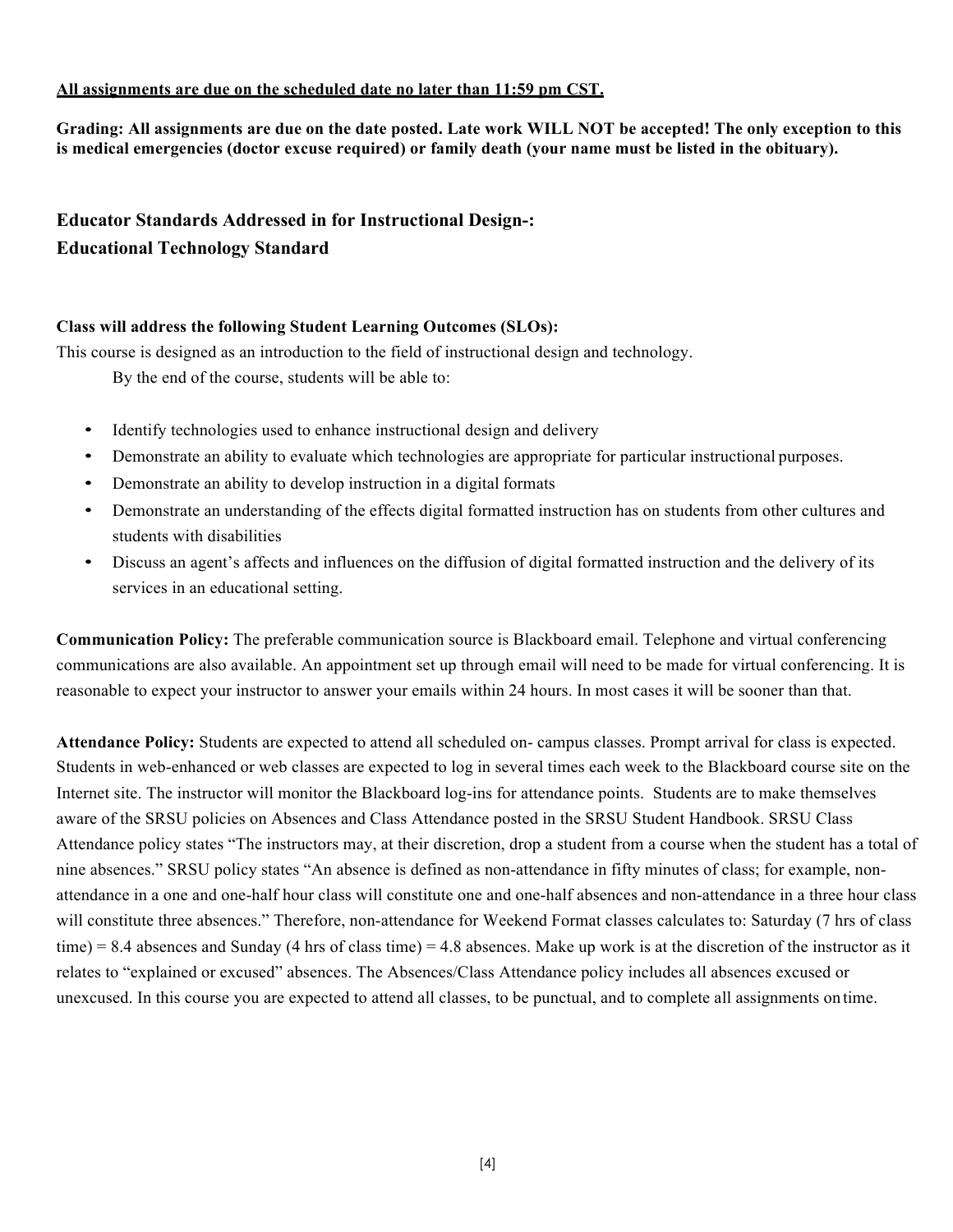#### **ADA Accommodations**

Sul Ross State University is committed to equal access in compliance with the Americans with Disabilities Act of 1973. It is the student's responsibility to initiate a request for accessibility services. Students seeking accessibility services must contact:

Mary Schwartze, M. Ed., L.P.C., in Counseling and Accessibility Services, Ferguson Hall, Room 112.

The mailing address is P.O. Box C-122, Sul Ross State University, Alpine, Texas Telephone: 432-837-

8691. E-mail: mschwartze@sulross.edu .

**Tobacco Policy:** Tobacco is not permitted on the Sul Ross campus.

**Academic Integrity**: Students in this class are expected to demonstrate scholarly behavior and academic honesty in the use of intellectual property. A scholar is expected to be punctual, prepared, and focused. Examples of academic dishonesty include but are not limited to:

Turning in work as original that was used in whole or part for another course and/or professor; turning in another person's work as one's own; copying from professional works or internet sites without citation.

### **Distance Education Students:**

*Distance Education Statement*: Students enrolled in distance education courses have equal access to the university's academic support services, such as Smarthinking, library resources, such as online databases, and instructional technology support. For more information about accessing these resources, visit the SRSU website. Students should correspond using Sul Ross email accounts and submit online assignments through Blackboard, which requires secure login information to verify students' identities and to protect students' information. **[If the course requires students to take proctored exams or to purchase additional software or equipment, please describe those requirements here.]** The procedures for filing a student complaint are included in the student handbook. Students enrolled in distance education courses at Sul Ross are expected to adhere to all policies pertaining to academic honesty and appropriate student conduct, as described in the student handbook. Students in web-based courses must maintain appropriate equipment and software, according to the needs and requirements of the course, as outlined on the SRSU website.

**This course syllabus is intended to be a guide and may be amended at any time.**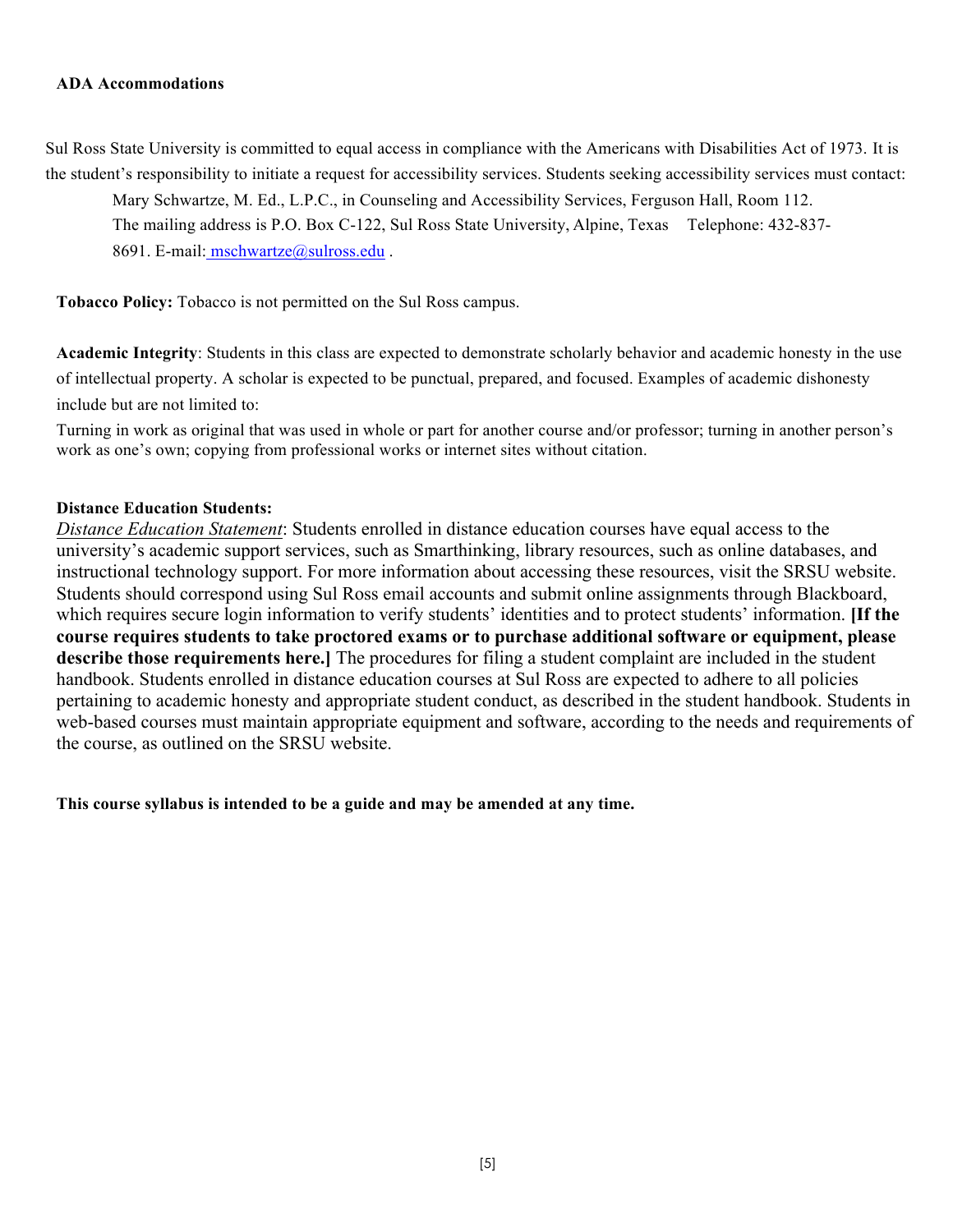Anderson, D.V., (2106) What Is SCORM? 5 Essential SCORM Facts You Should Know. Retrieved April 15, 2018 from https://elearningindustry.com/what-is-scorm-5-scorm-facts-know

Arshavskiy, M., (2108). Social Media And eLearning: How To Improve Formal Learning With Social Media. Retrieved April 8, 2018 from https://elearningindustry.com/improve-formal-learning-with-social-media-social-media-elearning

Bartolomé, Antonio. (2007). Web 2.0 and New Learning Paradigms. eLearning Papers, N° 8, 2008. 8.

Clark, R., (2007). 2007. Leveraging multimedia for learning. Retrieve April 12, 2019 from http://www.clarix.com/whitepapers/captivate\_leveraging\_multimedia.pdf

Damewood, R., (No Date). Create Instructional Videos for your Students. Retrieved April 14, 2018 from http://www.randydamewood.com/create-instructional-videos-for-your-students.html

Delaney, M., (2012). *What Is Web 3.0, Really, and What Does It Mean for Education?* Retrieved March 21, 2018 from https://edtechmagazine.com/k12/article/2012/10/what-web-30-really-and-what-does-it-mean-education

Fisher, T., (2018). *What is Freeware?* Retrieved March 21, 2018 from https://www.lifewire.com/freeware-definition-4154271

Fisher, T., (2018). *What is Shareware?* Retrieved March 21, 2018 from https://www.lifewire.com/shareware-definition-4154860

Gray, C., (2107). Podcasting in Education. What are the Benefits? Retrieved April 12, 2018 from https://www.thepodcasthost.com/niche-case-study/podcasting-in-education/

LeanForward (No Date). E-Learning Authoring Tool Guide Is an e-Learning Authoring Tool Right for Your Organization? Retrieved April 13, 219 from http://docplayer.net/20563868-E-learning-authoring-tool-guide-is-an-e-learning-authoring-toolright-for-your-organization.html

Martinez, J., (2017) The Best eLearning Authoring Tools of 2018. Retrieve April 12, 2018 from https://www.pcmag.com/roundup/348022/the-best-elearning-authoring-tools

Midrack, R.L., (2018). *What is Open Source Software?* Retrieved March 21, 2018 from https://www.lifewire.com/what-isopen-source-software-4147547

Mohamed, A. E. (2011). *Web 2.0 tools in education: A quick guide*. Bangi, Selangor: Pusat Pembangunan Akademik, Universiti Kebangsaan Malaysia.

Norma, S., (2106). 5 Ultimate Tricks Of Using Social Media As Learning Tools. Retrieved April 9, 2018 from https://elearningindustry.com/5-ultimate-tricks-using-social-media-learning-tools

Pandey, A., (2018) Case Study - Creating Highly Engaging Corporate Compliance Training With Gamication. Retrieved April 9, 2018 from https://elearningindustry.com/compliance-training-with-gamification-case-study-creating-highly-engagingcorporate

Pappas, C., (2012). Ultimate List of Free Storyboard Templates for eLearning. Retrieved April 10, 2018 from https://elearningindustry.com/free-storyboard-templates-for-elearning

Pappas, C., (2015). 7 Tips To Create Responsive Design For Mobile Learning. Retrieved April 8, 2018 from https://elearningindustry.com/7-tips-create-responsive-design-mobile-learning

Pappas, C., (2015). 12 Tips To Create Effective eLearning Storyboards. Retrieved April 9, 2018 from https://elearningindustry.com/12-tips-to-create-effective-elearning-storyboards